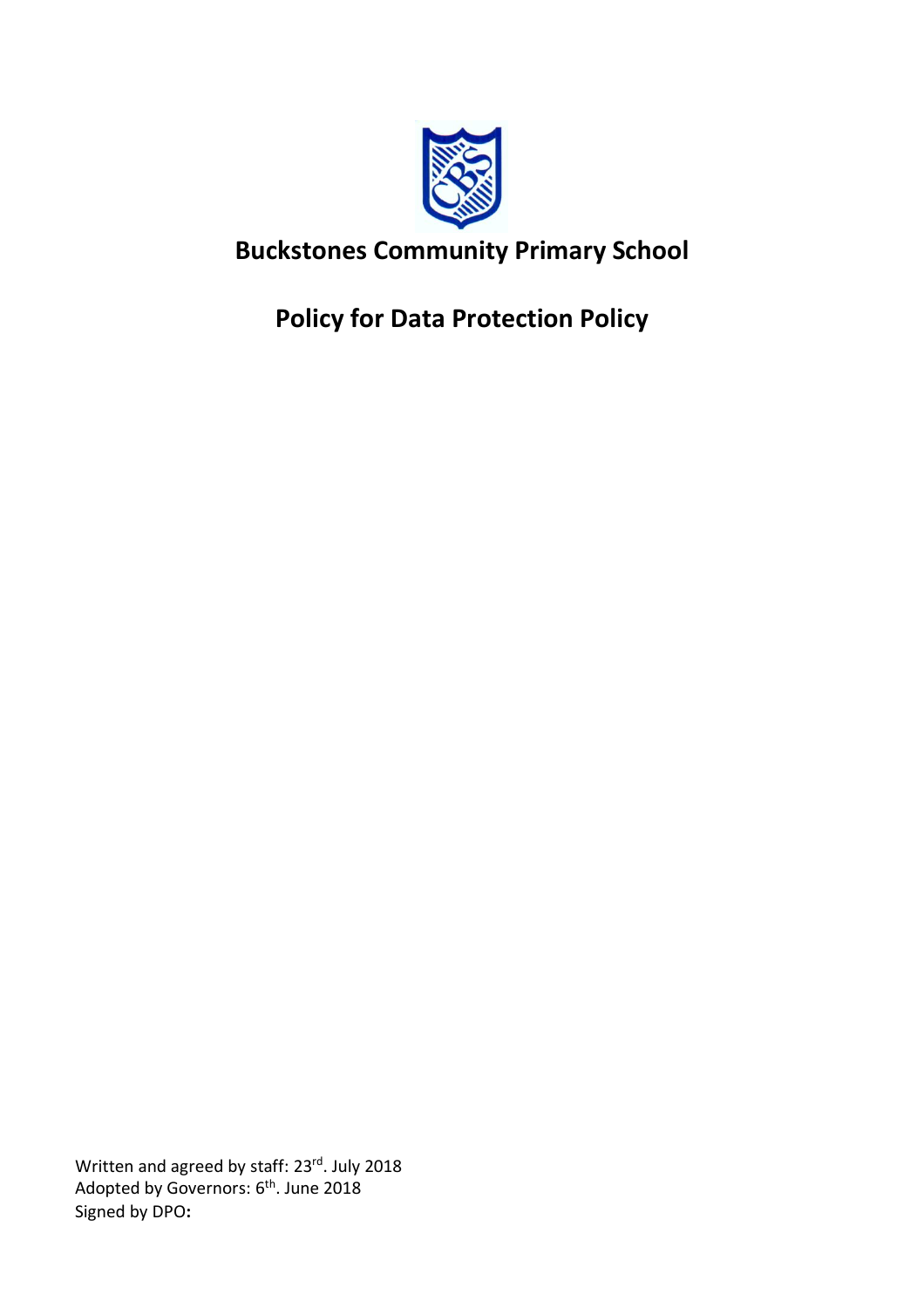### **Mission Statement**

• At Buckstones School, we aim to promote the development of our children academically, physically, socially, morally and spiritually, by providing a high quality of teaching and varied learning experiences within a well-ordered and stimulating environment, which supports equality of opportunity.

• We teach the National Curriculum, planning for and presenting the children with challenges that support differentiation.

• We aim to nurture individual skills and talents within an environment which values, self worth, confidence, independence, self-motivation and co-operation, and in which our children have respect for each other's differences.

• We aim to give our children a love of life and learning.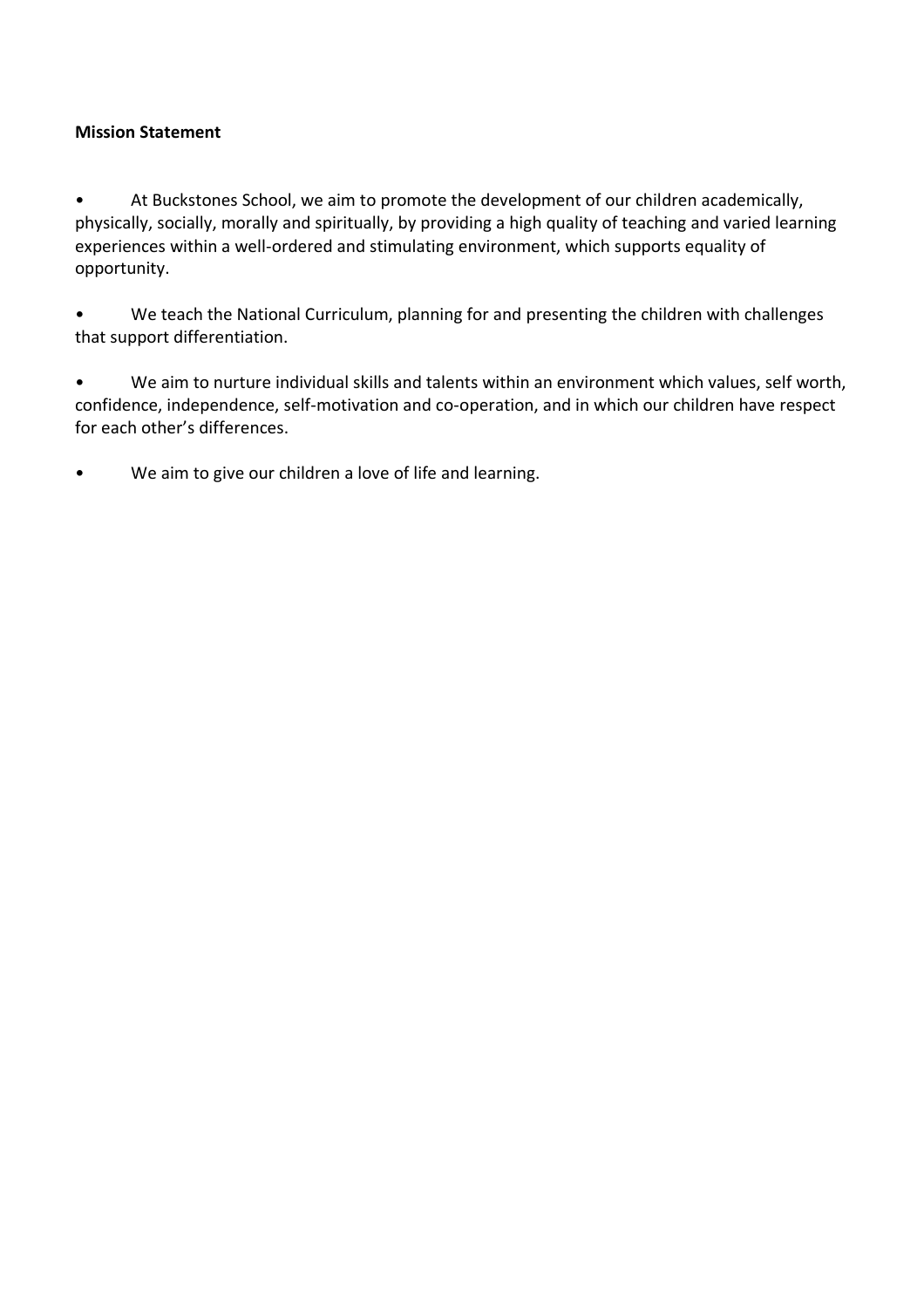### **Data Protection Policy**

### **1.About This Policy**

Everyone has rights with regard to the way in which their personal data is handled. During the course of the School's activities it collects, stores and processes personal data about staff, pupils, their parents, suppliers and other third parties, and it is recognised that the correct and lawful treatment of this data will maintain confidence in the organisation and will provide for successful business operations.

Those who are involved in the processing of personal data are obliged to comply with this policy when doing so. Any breach of this Policy may result in disciplinary action.

This Policy sets out the basis on which the School will process any personal data we collect from data subjects, or that is provided to us by data subjects or other sources. It does not form part of any employee's contract of employment and may be amended at any time.

The policy meets the requirements and expectations of the General Data Protection Register introduced in law as of the  $25<sup>th</sup>$  May 2018.

This policy applies to all personal data, regardless of whether it is in paper or electronic format.

### **2. Legislation and guidance**

This policy meets the requirements of the GDPR and the expected provisions of the DPA 2018. It is based on guidance published by the Information Commissioner's Office (ICO) on the [GDPR](https://ico.org.uk/for-organisations/guide-to-the-general-data-protection-regulation-gdpr/) and the ICO's [code of practice for subject access requests.](https://ico.org.uk/media/for-organisations/documents/2014223/subject-access-code-of-practice.pdf)

In addition, this policy complies with regulation 5 of the [Education \(Pupil Information\) \(England\)](http://www.legislation.gov.uk/uksi/2005/1437/regulation/5/made)  [Regulations 2005](http://www.legislation.gov.uk/uksi/2005/1437/regulation/5/made), which gives parents the right of access to their child's educational record.

### **3. General Statement of Duties**

The School is required to process relevant personal data regarding individuals as part of its operation and shall take all reasonable steps to do so in accordance with this Policy. Processing may include obtaining, recording, holding, disclosing, destroying or otherwise using data.

### **4.Definitions:**

| Term          | <b>Definition</b>                                                                                                                                                                                                                                                         |
|---------------|---------------------------------------------------------------------------------------------------------------------------------------------------------------------------------------------------------------------------------------------------------------------------|
| Personal data | Any information relating to an identified, or<br>identifiable, individual.<br>This may include the individual's:<br>Name (including initials)<br>$\bullet$<br>Identification number<br>$\bullet$<br>Location data<br>$\bullet$<br>• Online identifier, such as a username |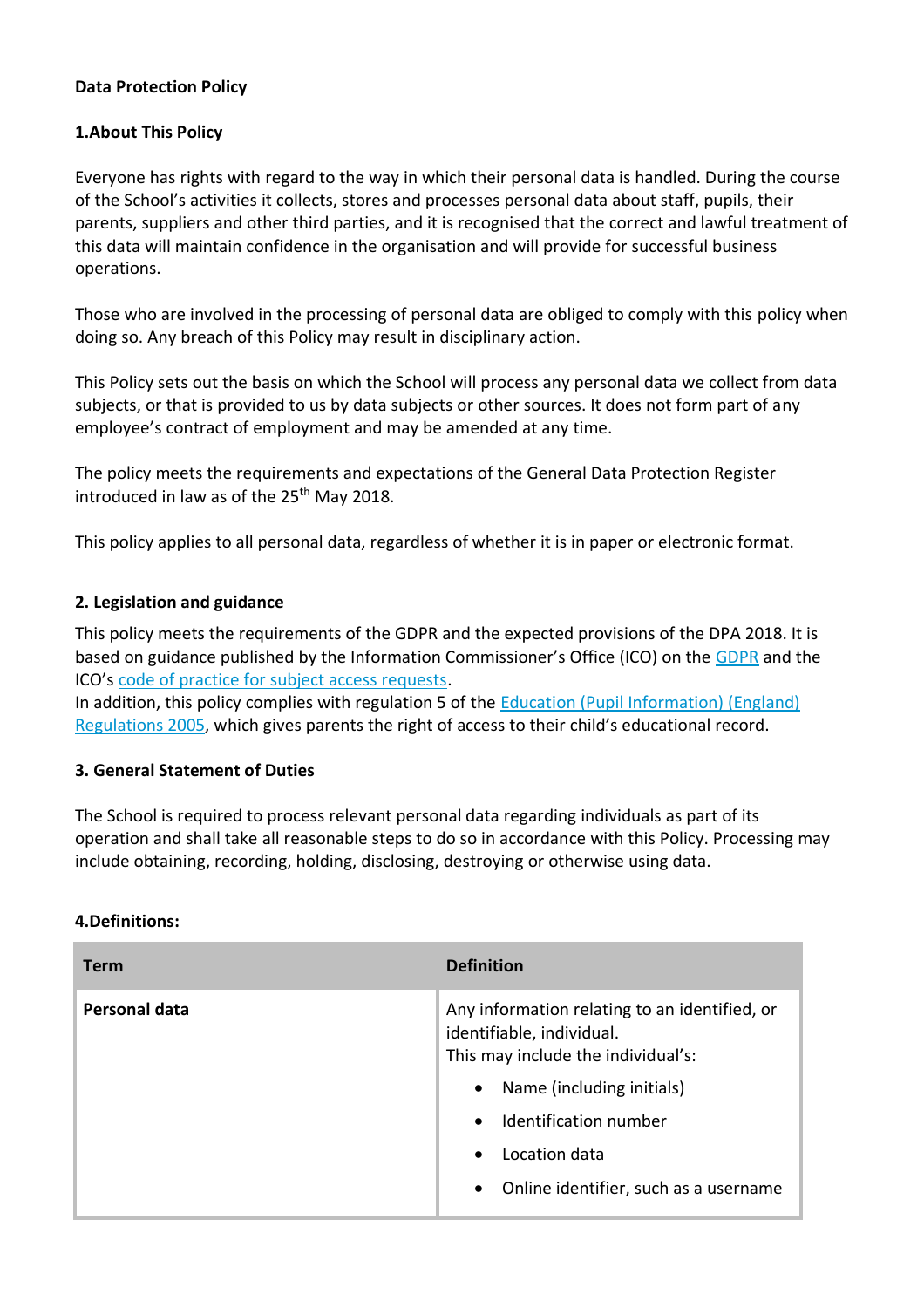|                                     | It may also include factors specific to the<br>individual's physical, physiological, genetic,<br>mental, economic, cultural or social identity.                                                                                                                                                                                                                                                                       |
|-------------------------------------|-----------------------------------------------------------------------------------------------------------------------------------------------------------------------------------------------------------------------------------------------------------------------------------------------------------------------------------------------------------------------------------------------------------------------|
| Special categories of personal data | Personal data which is more sensitive and so<br>needs more protection, including information<br>about an individual's:<br>Racial or ethnic origin<br>Political opinions<br>Religious or philosophical beliefs<br>Trade union membership<br>Genetics<br>Biometrics (such as fingerprints,<br>retina and iris patterns), where used<br>for identification purposes<br>Health - physical or mental<br>Sexual orientation |
| <b>Processing</b>                   | Anything done to personal data, such as<br>collecting, recording, organising, structuring,<br>storing, adapting, altering, retrieving, using,<br>disseminating, erasing or destroying.<br>Processing can be automated or manual.                                                                                                                                                                                      |
| Data subject                        | The identified or identifiable individual<br>whose personal data is held or processed.                                                                                                                                                                                                                                                                                                                                |
| Data controller                     | A person or organisation that determines the<br>purposes and the means of processing of<br>personal data.                                                                                                                                                                                                                                                                                                             |
| Data processor                      | A person or other body, other than an<br>employee of the data controller, who<br>processes personal data on behalf of the data<br>controller.                                                                                                                                                                                                                                                                         |
| Personal data breach                | A breach of security leading to the accidental<br>or unlawful destruction, loss, alteration,<br>unauthorised disclosure of, or access to<br>personal data.                                                                                                                                                                                                                                                            |

# **5. The Data Controller**

Our school processes personal data relating to parents, pupils, staff, governors, visitors and others, and therefore is a data controller.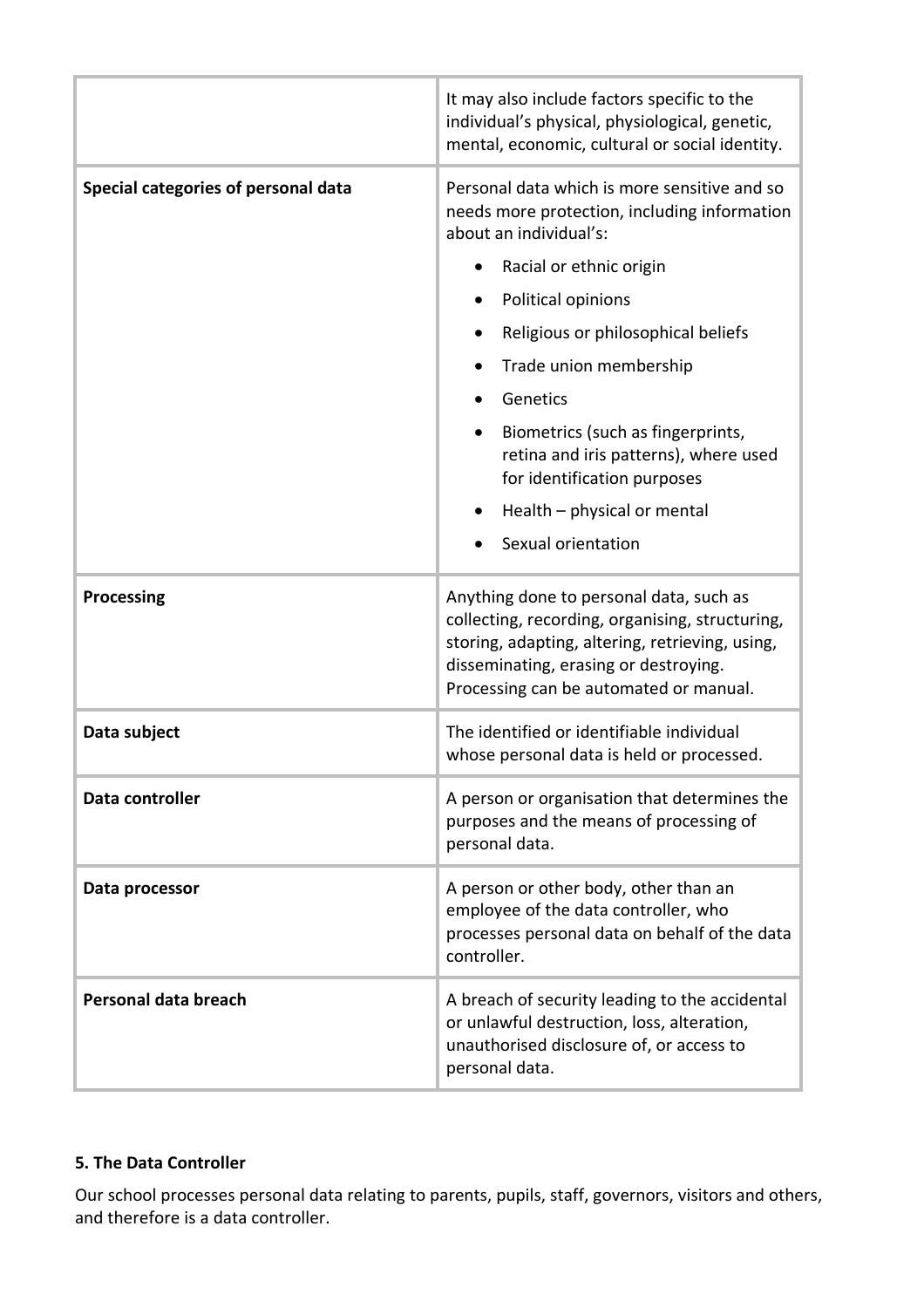The school is registered as a data controller with the ICO and will renew this registration annually or as otherwise legally required.

### **6. Roles and responsibilities**

This policy applies to **all staff** employed by our school, and to external organisations, or individuals working on our behalf. Staff who do not comply with this policy may face disciplinary action.

### **6.1 Governing Body**

The governing body has overall responsibility for ensuring that our school complies with all relevant data protection obligations.

### **6.2 Data Protection Officer**

The data protection officer (DPO) is responsible for overseeing the implementation of this policy, monitoring our compliance with data protection law, and developing related policies and guidelines where applicable.

They will provide an annual report of their activities directly to the governing board and, where relevant, report to the board their advice and recommendations on school data protection issues. The DPO is also the first point of contact for individuals whose data the school processes, and for the ICO.

Full details of the DPO's responsibilities are set out in their job description.

Our DPO is Steve Beckley and is contactable via the school office.

### **6.3 Headteacher**

The headteacher acts as the representative of the data controller on a day-to-day basis.

### **6.4 All staff**

Staff are responsible for:

- Collecting, storing and processing any personal data in accordance with this policy
- Informing the school of any changes to their personal data, such as a change of address
- Contacting the DPO in the following circumstances:
	- $\circ$  With any questions about the operation of this policy, data protection law, retaining personal data or keeping personal data secure
	- $\circ$  If they have any concerns that this policy is not being followed
	- o If they are unsure whether or not they have a lawful basis to use personal data in a particular way
	- $\circ$  If they need to rely on or capture consent, draft a privacy notice, deal with data protection rights invoked by an individual, or transfer personal data outside the European Economic Area
	- o If there has been a data breach
	- $\circ$  Whenever they are engaging in a new activity that may affect the privacy rights of individuals
	- $\circ$  If they need help with any contracts or sharing personal data with third parties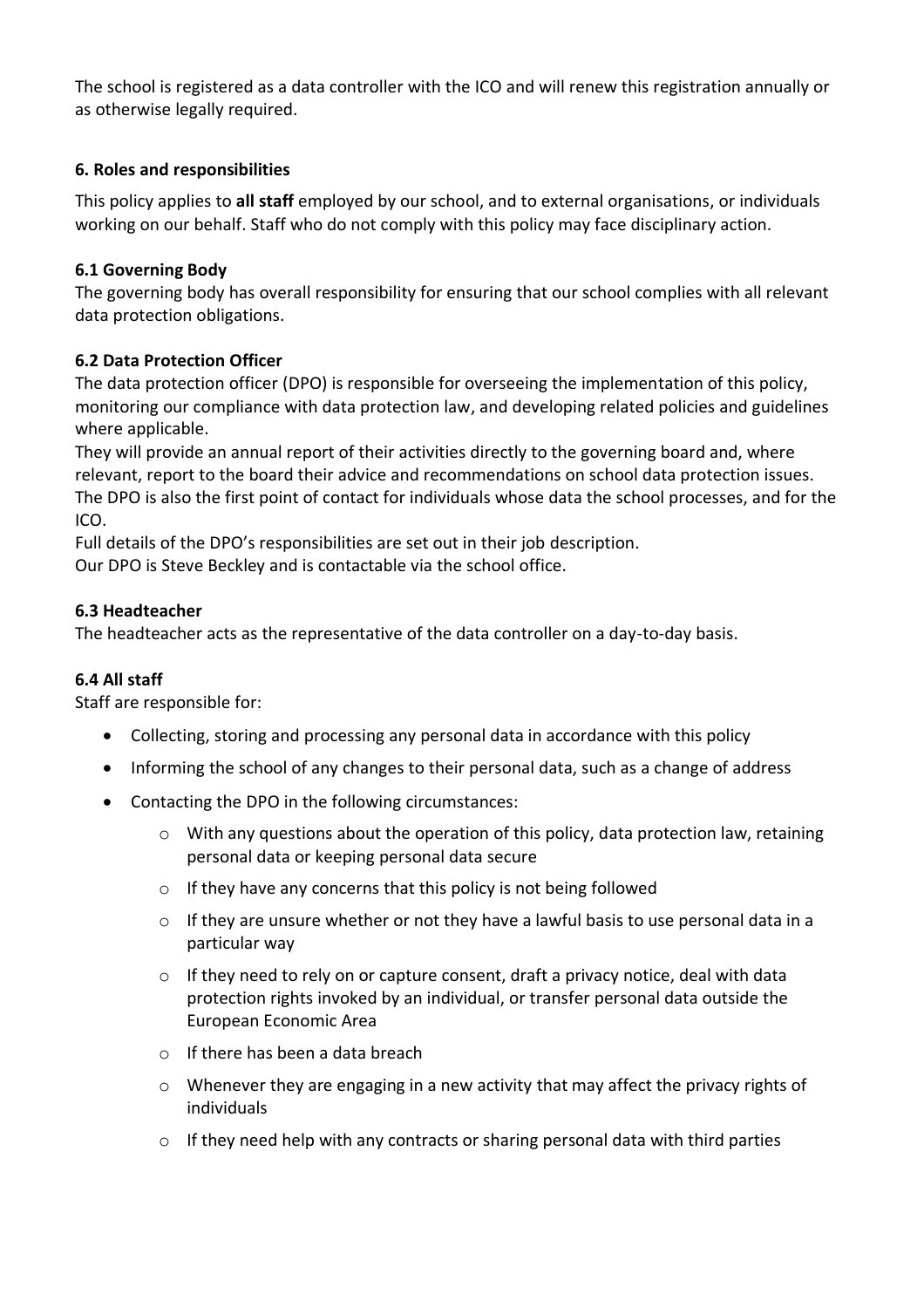### **7. The Data Protection Principles**

Anyone processing personal data must comply with the eight enforceable principles of good practice as enshrined within the requirements of the GDPR. These provide that personal data must be:

- $\checkmark$  Fairly and lawfully processed
- $\checkmark$  Processed for a lawful purpose
- $\checkmark$  Adequate, relevant and not excessive
- $\checkmark$  Accurate and up-to-date
- $\checkmark$  Not kept for longer than necessary
- $\checkmark$  Processed in accordance with the data subject's rights
- ✓ Secure
- $\checkmark$  Not transferred to other countries without adequate protection

This policy sets out how the school aims to comply with these principles

# **8. Types of Personal Data Processed By the School**

Personal data covers both facts and opinions about an individual. The School may process a wide range of personal data about individuals including current, past and prospective pupils and their parents as part of its operation, including, by way of example:

- $\checkmark$  Names, addresses, telephone numbers, email addresses and other contact details
- $\checkmark$  Past and present pupils' academic, disciplinary, admissions and attendance
- $\checkmark$  Records (including information about any special needs), and assessments
- $\checkmark$  Where appropriate, information about individuals' health, and contact details for their next of kin
- $\checkmark$  Information provided by previous educational establishments and/or other professionals or organisations working with pupils; and
- $\checkmark$  Images of pupils (and occasionally other individuals) engaging in school activities
- $\checkmark$  Generally, the School receives personal data from the individual directly (or, in the case of pupils, from parents). However in some cases personal data may be supplied by third parties (for example another School, or other professionals or authorities working with that individual), or collected from publicly available resources

# **9. Sensitive Personal Data**

The school may, from time to time, need to process sensitive personal data regarding individuals both pupils, staff and governors). Sensitive personal data includes information about an individual's physical or mental health, race or ethnic origin, political or religious beliefs, sexual orientation, trade union membership or criminal records and proceedings. Sensitive personal data is entitled to special protection under the Act, and will only be processed by the school with the explicit consent of the appropriate individual, or as otherwise permitted by the Act. The consent should be informed, which means it needs to identify the relevant data, why it is being processed and to whom it will be disclosed. Staff should contact the DPO for more information on obtaining consent to process sensitive personal data.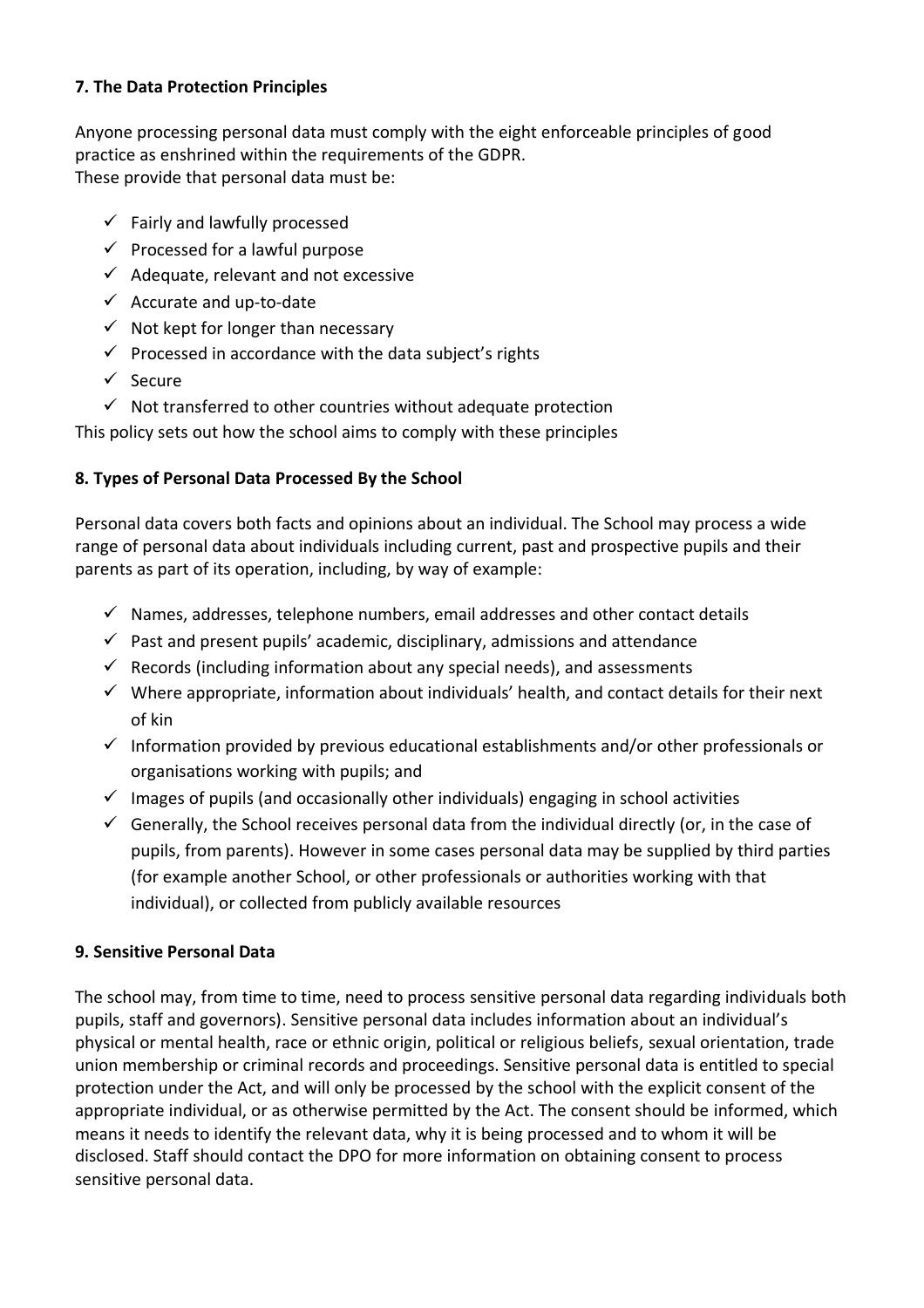### **10. Use of Personal Data By the School**

The school will use (and where appropriate share with third parties) personal data about individuals for a number of purposes as part of its operations, including as follows:

- $\checkmark$  For the purposes of pupil selection and to confirm the identity of prospective pupils and their parents
- $\checkmark$  To provide education services (including SEND), and extra-curricular activities monitoring pupils' progress and educational needs; and maintaining relationships with the School community
- $\checkmark$  For the purposes of management planning and forecasting, research and statistical analysis, and to enable the relevant authorities to monitor the school's performance;
- $\checkmark$  To give and receive information and references about past, current and prospective pupils, to/from any educational institution that the pupil has attended or where it is proposed they attend
- $\checkmark$  To enable pupils to take part in national or other assessments, and to publish the results of public examinations or other achievements of pupils of the school
- $\checkmark$  To safeguard pupils' welfare and provide appropriate pastoral (and where necessary, medical) care, and to take appropriate action in the event of an emergency or accident, including by disclosing details of an individual's medical condition where it is in the individual's interests to do so, for example for medical advice, insurance purposes or to organisers of school trips
- $\checkmark$  To monitor (as appropriate) use of the School's IT and communications systems in accordance with the school's computing and Acceptable Use and E-safety Policies
- $\checkmark$  To make use of photographic images of pupils in school publications, on the school website and (where appropriate) on the school's social media channels in accordance with the school's policy on taking, storing and using images of children
- $\checkmark$  For security purposes, and for regulatory and legal purposes (for example safeguarding and child protection and health and safety) and to comply with its legal obligations; and
- $\checkmark$  Where otherwise reasonably necessary for the school's purposes, including to obtain appropriate professional advice and insurance for the school

# **11. Photographs and videos**

As part of our school activities, we may take photographs and record images of individuals within our school.

We will obtain written consent from parents/carers for photographs and videos to be taken of their child for communication, marketing and promotional materials. We will clearly explain how the photograph and/or video will be used to both the parent/carer and pupil. Uses may include:

- Within school on notice boards and in school magazines, prospectuses, newsletters, etc.
- Outside of school by external agencies such as the school photographer, newspapers, campaigns
- Online on our school website or social media pages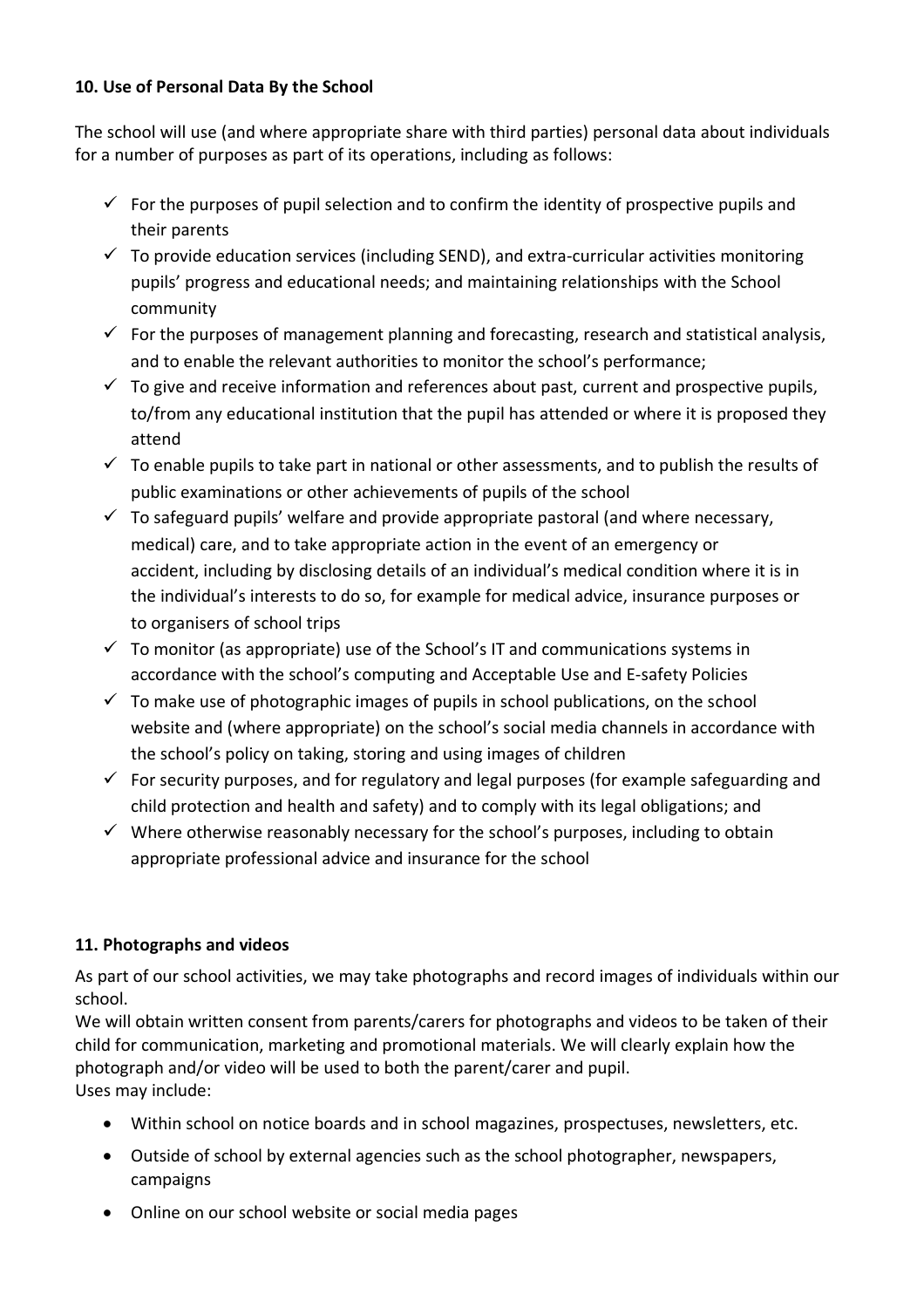Consent can be refused or withdrawn at any time.

When using photographs and videos in this way we will not accompany them with any other personal information about the child, to ensure they cannot be identified.

See our child protection and safeguarding policy for more information on our use of photographs and videos.

### **12. Keeping In Touch and Supporting The School**

The school will use the contact details of parents, and other members of the school community to keep them updated about the activities of the school, including by sending updates and newsletters, by email and by post.

### **13. Rights of Access To Personal Data ('Subject Access Request')**

Individuals have the right under the Act to access to personal data about them held by the school, subject to certain exemptions and limitations set out in the Act. Any individual wishing to access their personal data should put their request in writing to the DPO. The school will endeavour to respond to any such written requests as soon as is reasonably practicable and within statutory time limits (one month).

It should be noted that certain data is exempt from the right of access under the Act. This may include information which identifies other individuals or information which is subject to legal professional privilege. See sections below on exemptions and unstructured personal information.

The GDPR states that pupils under the age of 16 are to be considered as 'vulnerable' and therefore are not allowed to amend their own data. As all our pupils are aged 11 and under, all subject access requests from pupils will therefore not be considered.

Only a person with parental responsibility will generally be expected to make a subject access request on behalf of primary aged pupils. A pupil of any age may ask a parent or other representative to make a subject access request on their behalf. In line with the GDPR, we recognise the following rights in relation to data:

### *1. Right of Access.*

Individuals have the right to obtain confirmation as to whether or not personal data concerning them is being processed, and, where that is the case, access to that personal data.

### *2. Right to Rectification.*

Individuals have the right to obtain rectification of inaccurate personal data and the right to provide additional personal data to complete any incomplete personal data.

### *3. Right to Erasure ("Right to be Forgotten").*

In certain cases, individuals have the right to obtain the erasure of their personal data.

### *4. Right to Restriction of Processing.*

Individuals have the right to obtain a restriction of processing, applicable for a certain period and/or for certain situations.

### *5. Right to Data Portability.*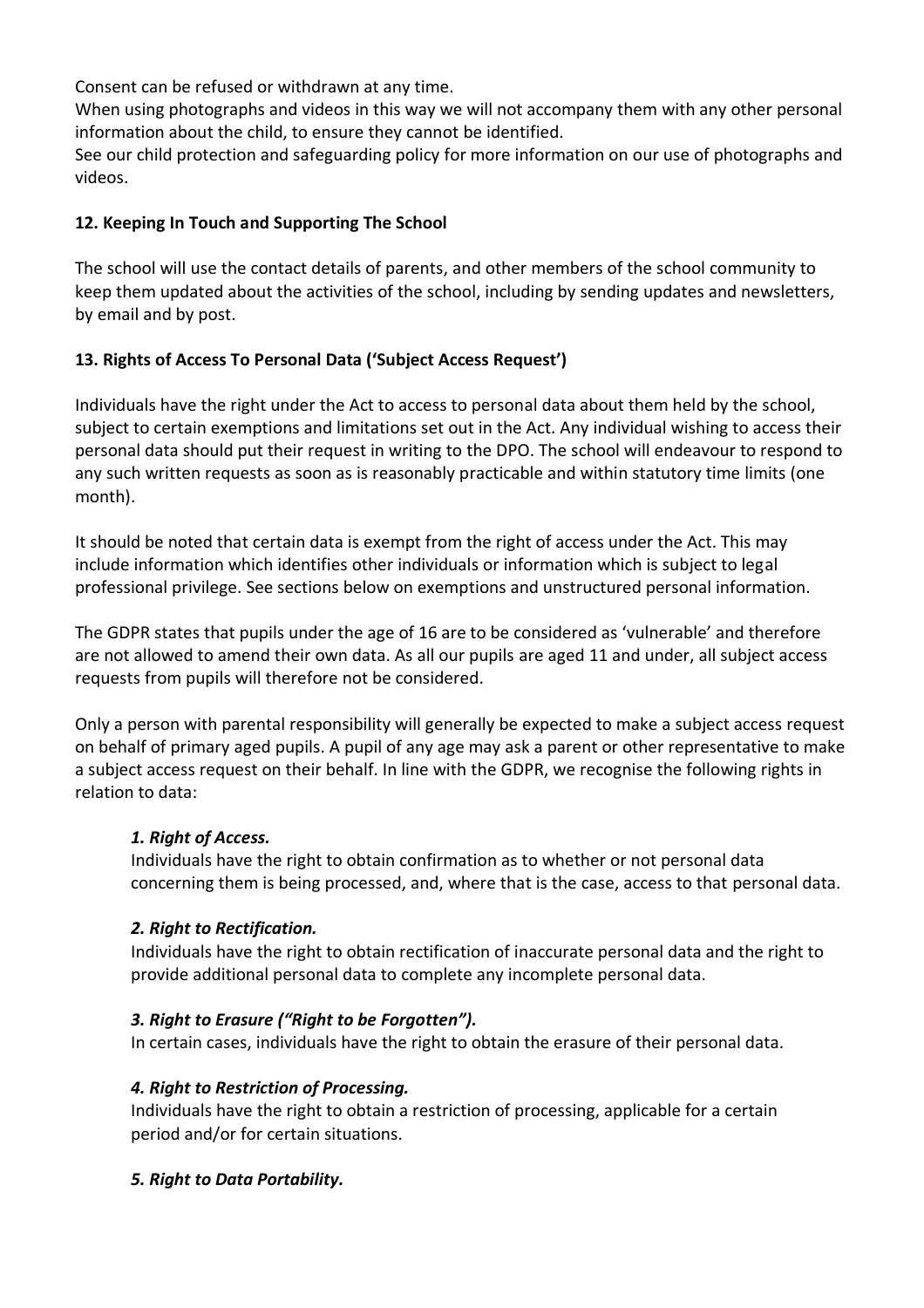Individuals have the right to receive their personal data and they have the right to transmit such personal data to another controller.

### *6. Right to Object.*

In certain cases, individuals have the right to object to processing of their personal data, including with regards to profiling. They have the right to object at further processing of their personal data in so far as they have been collected for direct marketing purposes.

### *7. Right to be Not Subject to Automated Individual Decision-Making.*

Individuals have the right to not be subject to a decision based solely on automated processing.

### *8. Right to Filing Complaints.*

Individuals have the right to file complaints about the processing of their personal data with the relevant data protection authorities.

### **9. Right to Compensation of Damages.**

In case of a breach of the applicable legislation on processing of (their) personal data, individuals have the right to claim damages that such a breach may have caused with them. **See Appendix B.**

### **14. The School's Rights To Refuse a Request**

The school reserves the right to refuse a request to view or amend data held. This would be rare and only on the following basis :

- Vexatious requests
- Where information held maybe required by future legal processes e.g. Child Protection
- The request would lead to inaccurate and misleading information being recorded
- The request has come from an individual who has no rights of access

Where the school decides not to adhere to a request it will notify the person who requested of :

- The reason why the request has been refused
- Their legal rights of appeal or complaint
- Their legal rights of referral to the ICO

# **15. Requests for Amendments of Data**

The GDPR establishes the right to amend any data held that is inaccurate or may have a negative or detrimental effect on an individual. Amendments may take the form of updates, redactions or removals. As a school, we believe that before any amendment request is granted the first step is to view the data so as to ensure that it may be necessary. **See Appendix C.**

# **16. Charges**

The school will not usually make a charge in relation to data viewing or amendment requests. However, it reserves the right to do so where the request is proven to be :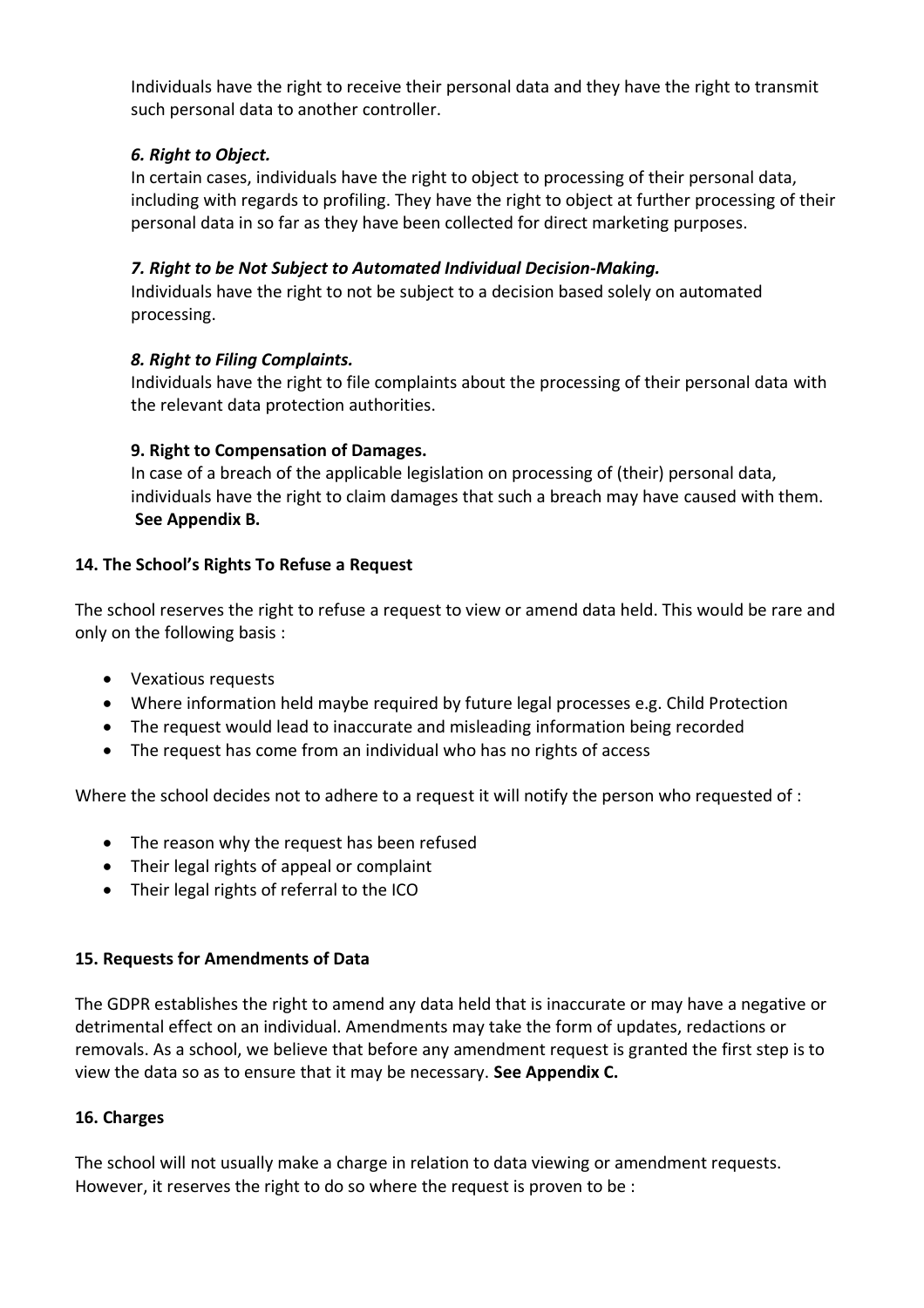- Vexatious
- Excessive
- Unfounded

# **17. Exemptions**

Certain data is exempted from the provisions of the Act, including the following:

- $\checkmark$  The prevention or detection of crime
- $\checkmark$  The assessment of any tax or duty
- $\checkmark$  Where the processing is necessary to exercise a right or obligation conferred or imposed by law upon the School
- $\checkmark$  Information which might cause serious harm to the physical or mental health of the pupil or another individual
- $\checkmark$  Cases where the disclosure would reveal a child is at risk of abuse
- $\checkmark$  Information contained in adoption and parental order records
- $\checkmark$  Information given to a court in proceedings under the Magistrates' Courts (Children and Young Persons) Rules 1992
- $\checkmark$  Copies of examination scripts; and
- $\checkmark$  Providing examination marks before they are officially announced

# **18. Unstructured Personal Information**

The School will generally not be required to provide access to information held mutually and in an unstructured way.

The above are examples only of some of the exemptions under the Act. Any further information on exemptions should be sought from the DPO.

Further exemptions may include information which identifies other individuals, information which the School reasonably believes is likely to cause damage or distress, or information which is subject to legal professional privilege. The School will also treat as confidential any reference given by the School for the purpose of the education, training or employment, or prospective education, training or employment of any pupil. The School acknowledges that an individual may have the right to access a reference relating to them received by the School. However such a reference will only be disclosed if such disclosure will not identify the source of the reference or where, notwithstanding this, the referee has given their consent or if disclosure is reasonable in all the circumstances.

# **19. Whose Rights?**

The rights under the Act are those of the individual to whom the data relate. However, the School will, in most cases rely on parental consent to process data relating to pupils (if consent is required under the Act).

Pupils are required to respect the personal data and privacy of others, and to comply with the School's Computing and Acceptable Use and E-safety Policies and any school rules.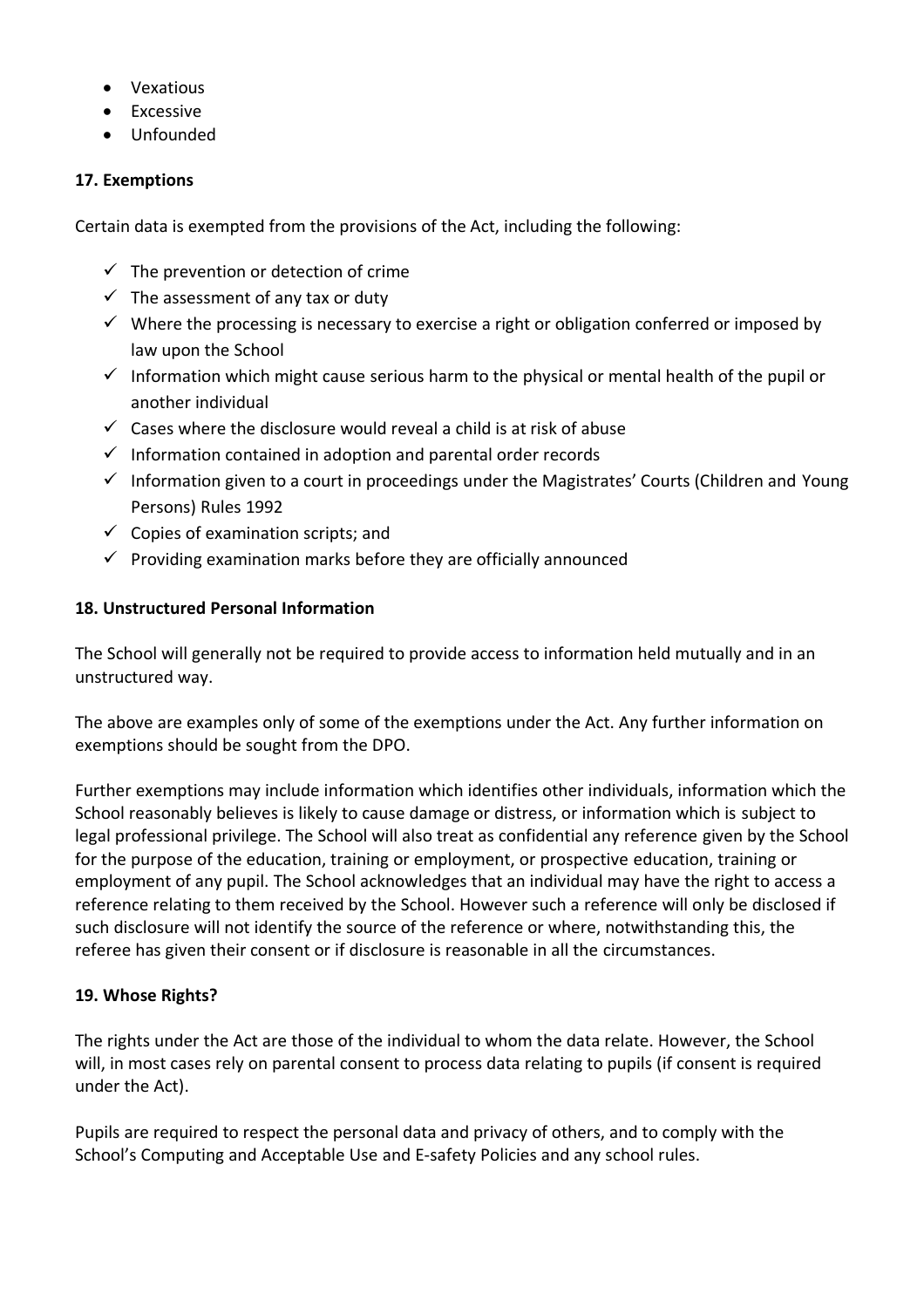### **20 .Disclosure of Information**

The School may receive requests from third parties to disclose personal data it holds about pupils, their parents or guardians. The School confirms that it will not generally disclose information unless the individual has given their consent or one of the specific exemptions under the Act applies. However the School does intend to disclose such data as is necessary to third parties for the following purposes:

- $\checkmark$  To give a confidential reference relating to a pupil to any educational institution which it is proposed that the pupil may attend
- $\checkmark$  To publish the results of public examinations or other achievements of pupils of the school
- $\checkmark$  To disclose details of a pupil's medical condition where it is in the pupil's interests to do so, for example for medical advice, insurance purposes or to organisers of School trips

Where the School receives a disclosure request from a third party it will take reasonable steps to verify the identity of that third party before making any disclosure.

### **21. Accuracy**

The School will endeavour to ensure that all personal data held in relation to an individual is as up-todate and accurate as possible. Individuals must notify the school office of any changes to information held about them. An individual has the right to request that inaccurate information about them is erased or corrected (subject to certain exemptions and limitations under the Act) and may do so by contacting the DPO in writing.

#### **22.Timely Processing**

Except as required by the Independent Inquiry into Child Sexual Abuse (see below) the school will not keep personal data longer than is necessary for the purpose or purposes for which they were collected and will take all reasonable steps to destroy, or erase from its systems, all data which is no longer required.

### **23. Enforcement**

If an individual believes that the school has not complied with this policy or acted otherwise than in accordance with the Act, they should utilise the school's complaints procedure and should also notify the DPO.

### **24. Implementing Data Protection Regulations**

We will put measures in place to show that we have integrated data protection into all of our data processing activities, including:

- Appointing a suitably qualified DPO
- Only processing personal data that is necessary for each specific purpose of processing, and always in line with the data protection principles set out in relevant data protection law
- Completing privacy impact assessments where the school's processing of personal data presents a high risk to rights and freedoms of individuals, and when introducing new technologies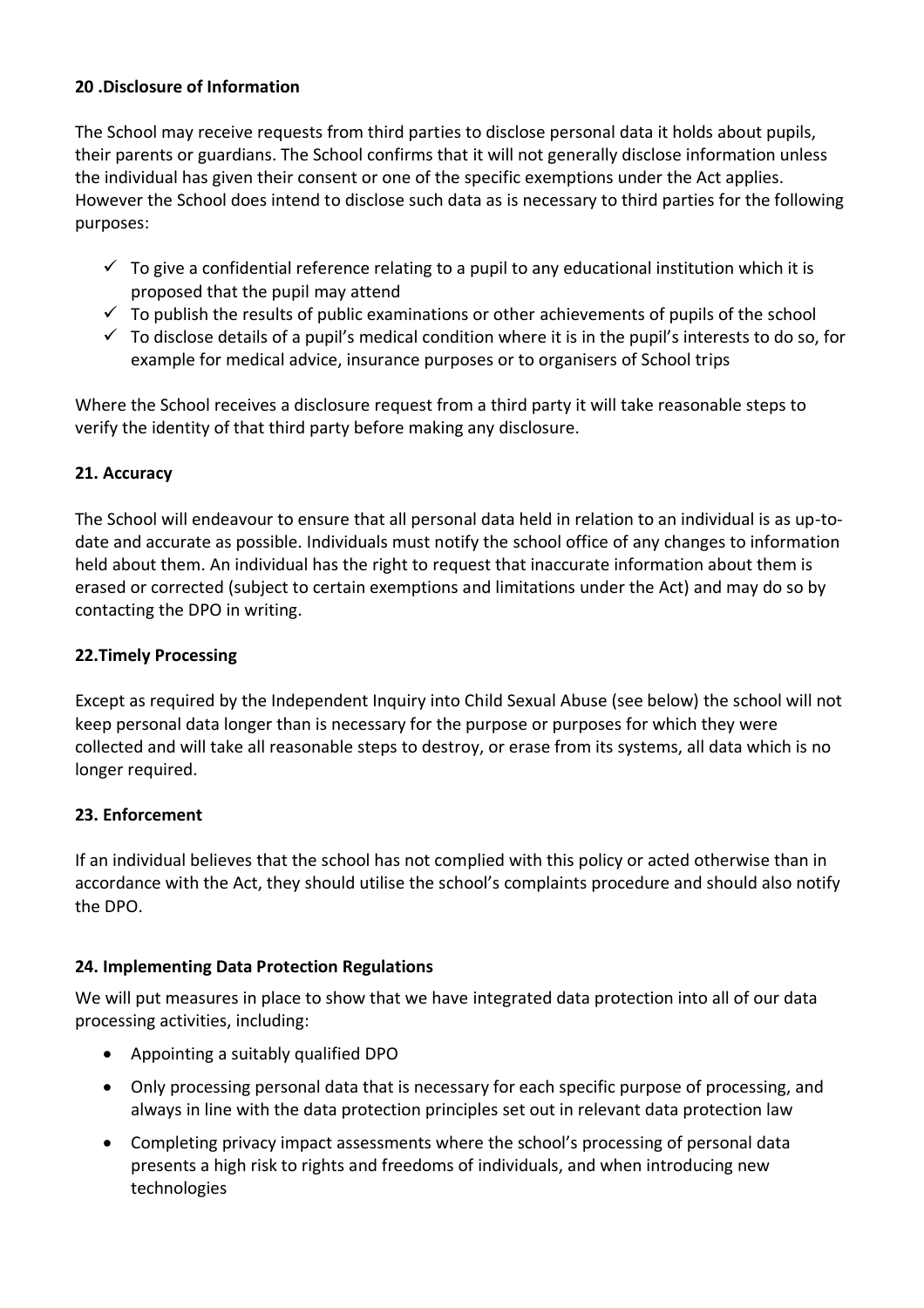- Integrating data protection into internal documents including this policy, any related policies and privacy notices
- Regularly training members of staff on data protection law, this policy, any related policies and any other data protection matters
- Regularly conducting reviews and audits to assess our privacy measures and make sure we are compliant
- Maintaining records of our processing activities, including:
	- $\circ$  For the benefit of data subjects, making available the name and contact details of our school and DPO and all information we are required to share about how we use and process their personal data (via our privacy notices)
	- $\circ$  For all personal data that we hold, maintaining an internal record of the type of data, data subject, how and why we are using the data, any third-party recipients, how and why we are storing the data, retention periods and how we are keeping the data secure

### **25. Data Security**

#### **25.1 Data security and storage of records**

We will protect personal data and keep it safe from unauthorised or unlawful access, alteration, processing or disclosure, and against accidental or unlawful loss, destruction or damage. In particular:

- Paper-based records and portable electronic devices, such as laptops and hard drives that contain personal data are kept secure when not in use
- Papers containing confidential personal data must be kept securely and away from general access
- Where personal information needs to be taken off site, staff and governors will give due diligence to its security
- Passwords that are at least 8 characters long containing letters and numbers are used to access school computers, laptops and other electronic devices. Staff are reminded to change their passwords at regular intervals
- Encryption software is used to protect all portable devices and removable media, such as laptops
- Staff, pupils or governors who store personal information on their personal devices are expected to follow the same security procedures as for school-owned equipment
- Where we need to share personal data with a third party, we carry out due diligence and take reasonable steps to ensure it is stored securely and adequately protected

The school will take appropriate technical and organisational steps to ensure the security of personal data about individuals, and to ensure that members of staff will only have access to personal data relating to pupils, their parents or guardians where it is necessary for them to do so. All staff will be made aware of this policy and their duties under the Act.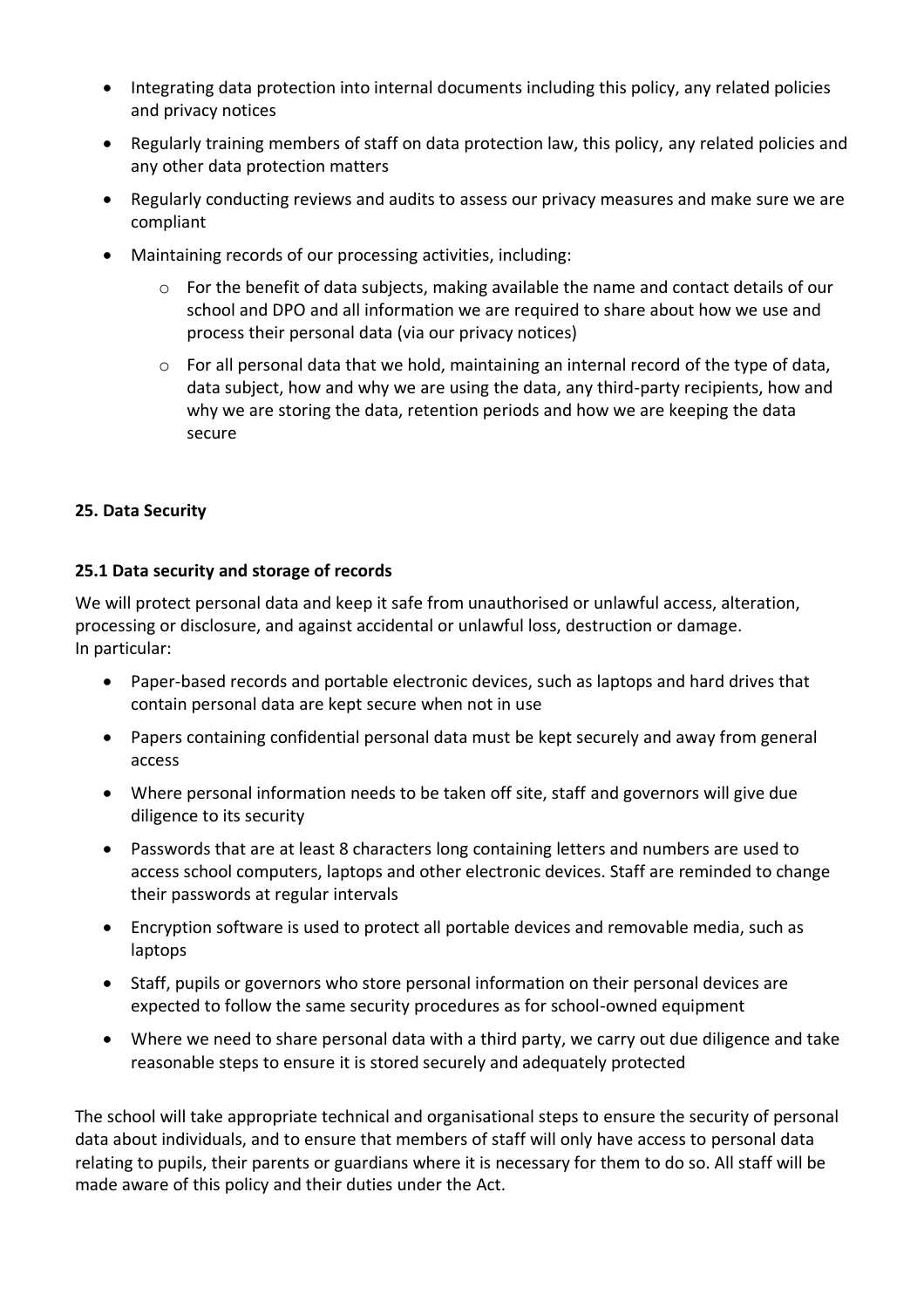The school must ensure that appropriate security measures are taken against unlawful or unauthorised processing of personal data, and against the accidental loss of or damage to, personal data. Accordingly, no member of staff is permitted to remove personal data from school premises, whether in paper or electronic form and wherever stored, without prior consent of the Head. Where a member of staff is permitted to take data offsite it must be encrypted or satisfy secure arrangements.

# **25.2. Disposal of records**

Personal data that is no longer needed will be disposed of securely. Personal data that has become inaccurate or out of date will also be disposed of securely, where we cannot or do not need to rectify or update it.

For example, we will shred paper-based records, and overwrite or delete electronic files. We may also use a third party to safely dispose of records on the school's behalf. If we do so, we will require the third party to provide sufficient guarantees that it complies with data protection law.

# **25.3 The Independent Inquiry into Child Sexual Abuse**

The Independent Inquiry into Child Sexual Abuse (formerly The Goddard Inquiry) was launched at the beginning of July 2015. The Inquiry is investigating whether public bodies and other non-state institutions have taken seriously their duty of care to protect children from sexual abuse in England and Wales. Judge Goddard made it very clear in her opening statement the importance of retaining records. She wrote to institutions including local authorities and religious organisations on the subject of retaining records but confirmed that the content of those letters should be taken to apply to all institutions which have had responsibility for the care of children.

In view of Judge Goddard's clear direction to institutions not to destroy records, the School will not destroy pupil records after the customary seven year period if there has been any concern regarding sexual abuse.

# **26. Data Breaches**

The school takes seriously any data breach and will, through it's policy and practice endeavour to minimise the risk of a breach. However, in the rare circumstances surrounding a data breach a procedure will be followed. This process can be seen in **Appendix A.**

The GDPR states that breaches should be referred to the Information Commissioners Office (ICO) within 72 hours of disclosure. However, it is appropriate for our school to consider the following factors before referring to the ICO :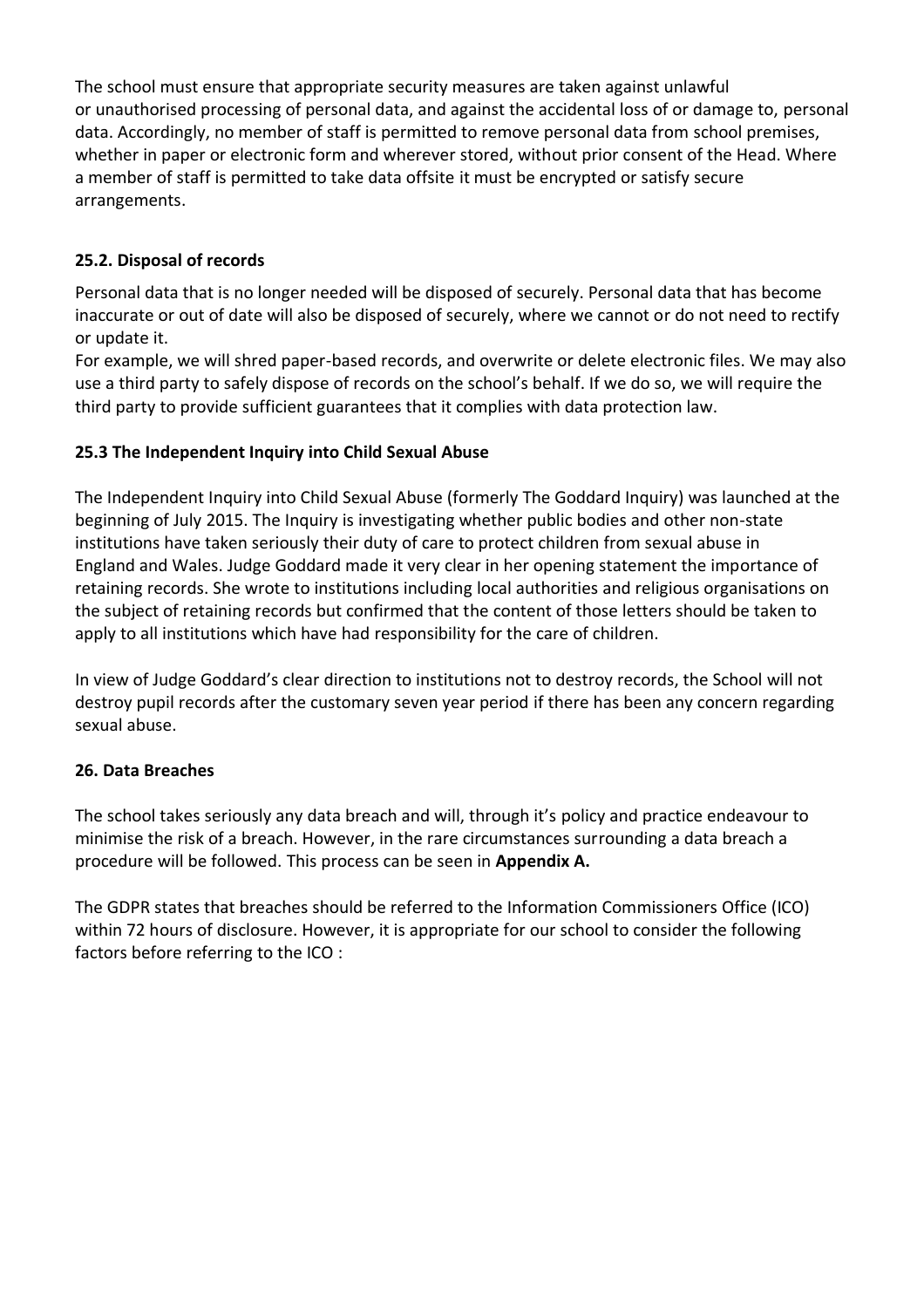

### **27. Training**

All staff and governors are provided with data protection training as part of their induction process. Data protection will also form part of continuing professional development, where changes to legislation, guidance or the school's processes make it necessary.

### **28. Monitoring arrangements**

The DPO in conjunction with the governing body is responsible for monitoring and reviewing this policy. This policy will be reviewed **every 2 years** and shared with the full governing board.

#### **29. Links with other policies**

This data protection policy is linked to our:

- Freedom of information publication scheme
- Safeguarding and child protection policy
- E-safety
- Safer Working practices

#### **30. Complaints**

Complaints related to the management of data in our school will be handled through our existing Complaints Procedure. Copies of which are available on the school website or from the school office upon request.

### **31.Transparency and Accountability**

To ensure that the school is open and transparent about what data it holds and how it will be managed, the school will bear in mind the following prompts in all that it does :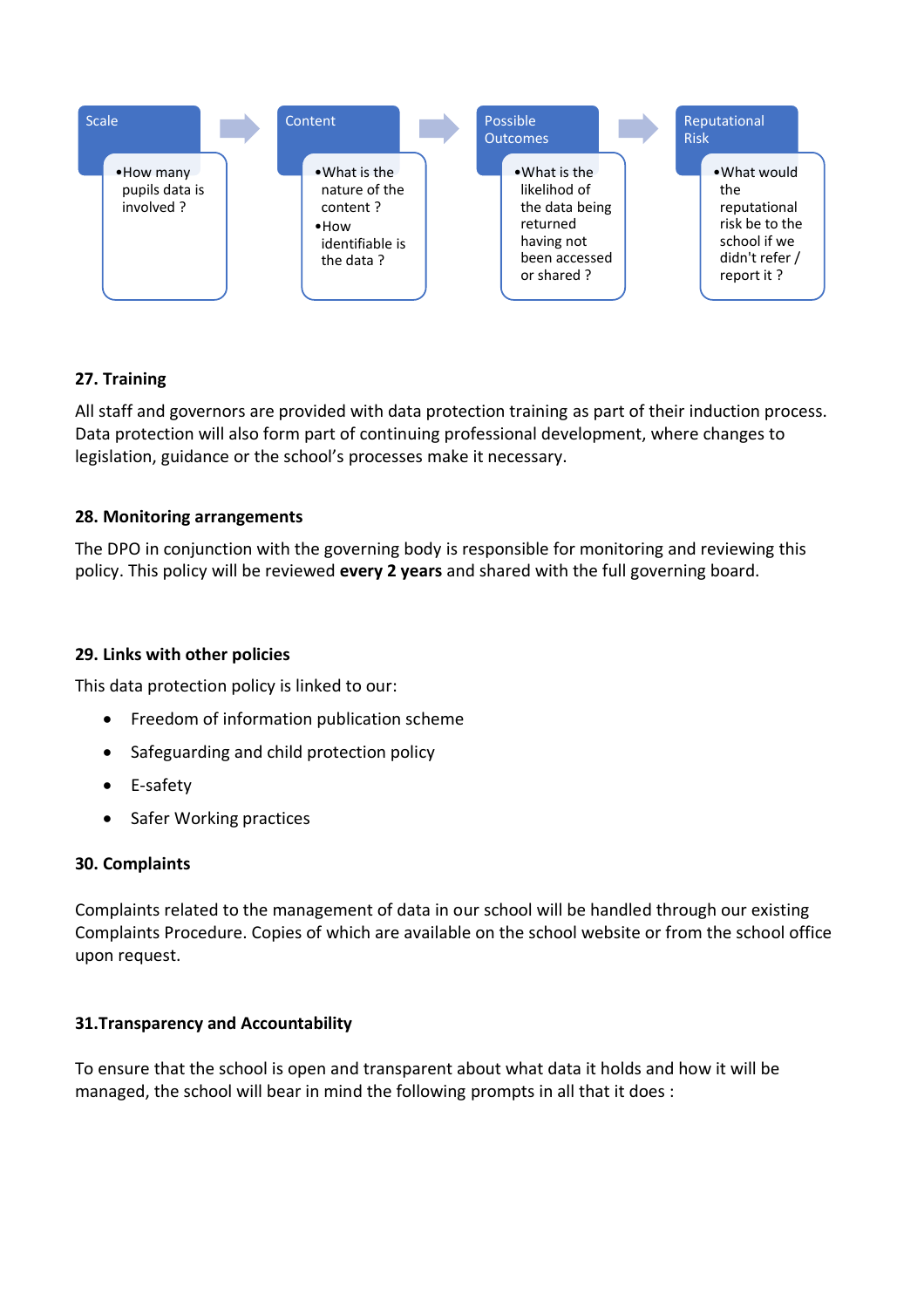

The school will provide every parent with information in relation to their data rights. In addition, it will also provide every new parent with a data statement. This 'statement' will outline the aspects of data that the school will gather and use, as well as stating their purpose, their 'shelf-life' and where it may be shared. Parents will be asked to acknowledge their understanding of this information and accept the reasoning and processing that may occur.

### **32. School Website**

The school will establish a page on its website to ensure that its approaches, policies and practices in relation to data are transparent. It will provide parents with information that may be relevant to their data concerns. It will include :

- ✓ Information about the school's Data Protection Officer
- $\checkmark$  Copies of relevant policies
- $\checkmark$  Data review (subject access request) and amendment request forms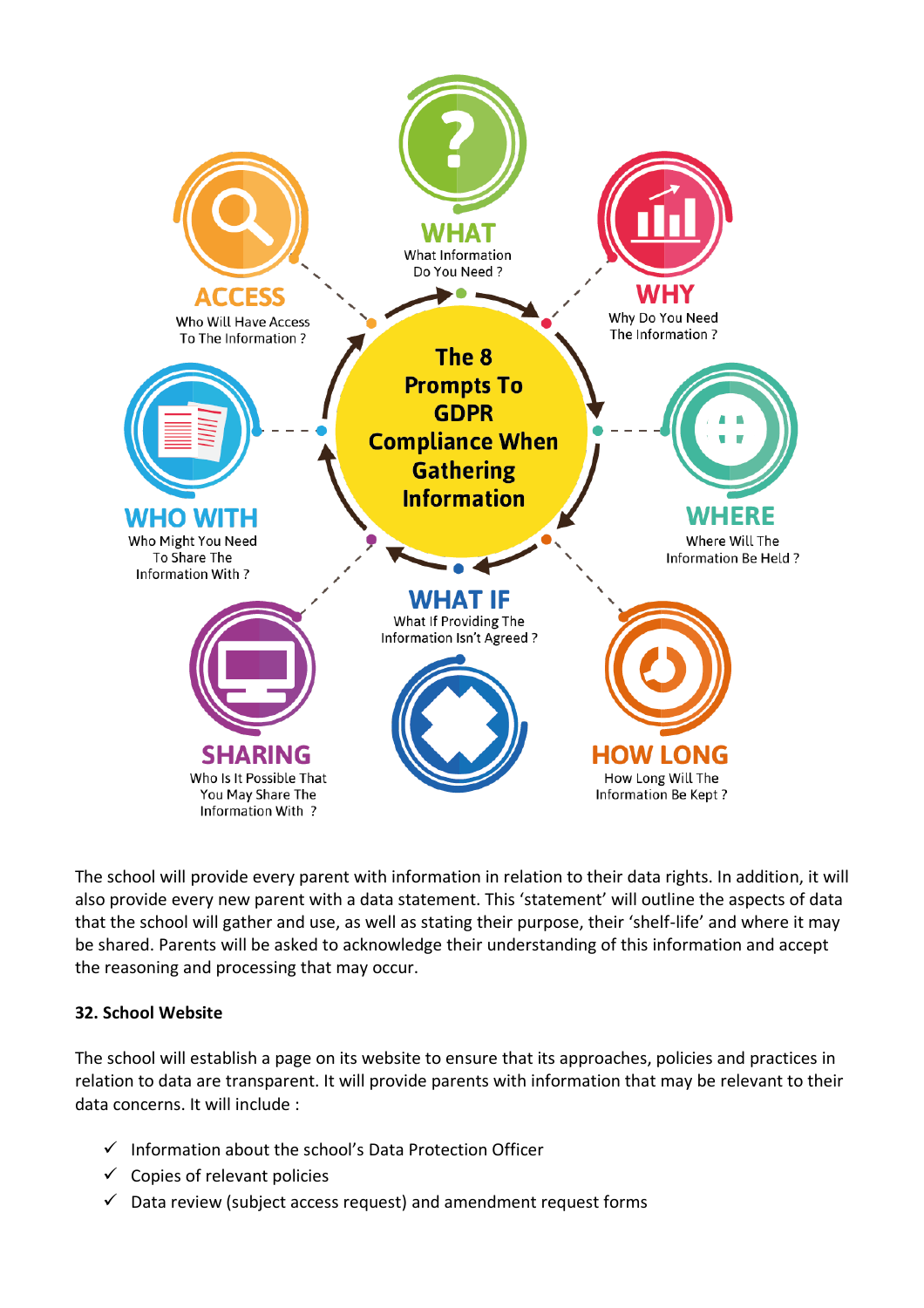### **33. Appendices :**

**A:** Personal Data Breach Procedure

- **B:** Data Review Request Form
- **C**: Data Amendment Request Form

### **Appendix A: Personal data breach procedure**

This procedure is based on [guidance on personal data breaches](https://ico.org.uk/for-organisations/guide-to-the-general-data-protection-regulation-gdpr/personal-data-breaches/) produced by the ICO.

- On finding or causing a breach, or potential breach, the staff member or data processor must immediately notify the DPO
- The DPO will investigate the report, and determine whether a breach has occurred. To decide, the DPO will consider whether personal data has been accidentally or unlawfully:
	- o Lost
	- o Stolen
	- o Destroyed
	- o Altered
	- o Disclosed or made available where it should not have been
	- o Made available to unauthorised people
- The DPO will alert the headteacher and the chair of governors
- The DPO will make all reasonable efforts to contain and minimise the impact of the breach, assisted by relevant staff members or data processors where necessary. (Actions relevant to specific data types are set out at the end of this procedure)
- The DPO will assess the potential consequences, based on how serious they are, and how likely they are to happen
- The DPO will work out whether the breach must be reported to the ICO. This must be judged on a case-by-case basis. To decide, the DPO will consider whether the breach is likely to negatively affect people's rights and freedoms, and cause them any physical, material or nonmaterial damage (e.g. emotional distress), including through:
	- o Loss of control over their data
	- o Discrimination
	- o Identify theft or fraud
	- o Financial loss
	- o Unauthorised reversal of pseudonymisation (for example, key-coding)
	- o Damage to reputation
	- o Loss of confidentiality

o Any other significant economic or social disadvantage to the individual(s) concerned If it's likely that there will be a risk to people's rights and freedoms, the DPO must notify the ICO.

• The DPO will document the decision (either way), in case it is challenged at a later date by the ICO or an individual affected by the breach. Documented decisions are stored electronically.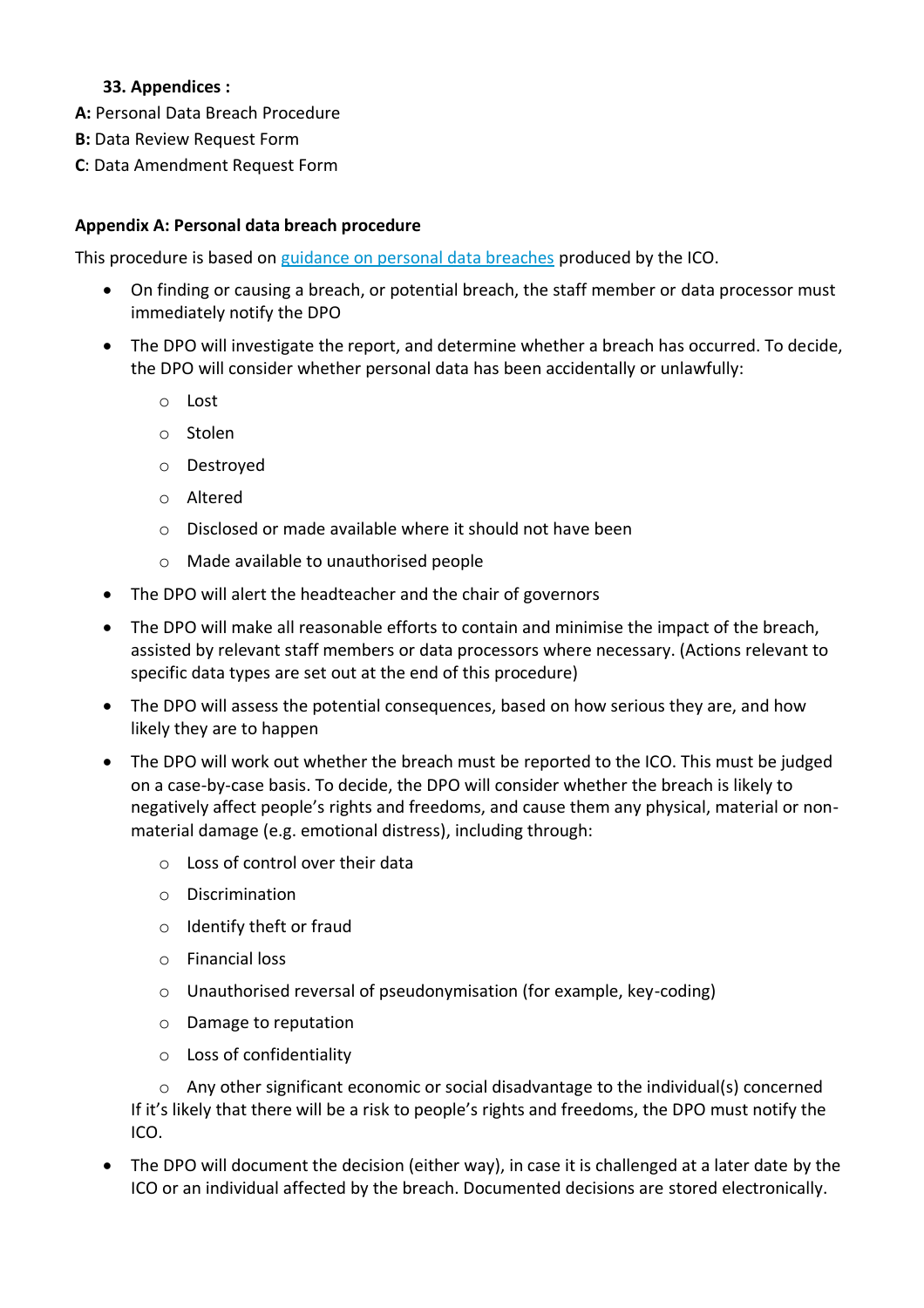- Where the ICO must be notified, the DPO will do this via the ['report a breach' page o](https://ico.org.uk/for-organisations/report-a-breach/)f the ICO [website](https://ico.org.uk/for-organisations/report-a-breach/) within 72 hours. As required, the DPO will set out:
	- $\circ$  A description of the nature of the personal data breach including, where possible:
		- The categories and approximate number of individuals concerned
		- The categories and approximate number of personal data records concerned
	- o The name and contact details of the DPO
	- o A description of the likely consequences of the personal data breach
	- o A description of the measures that have been, or will be taken, to deal with the breach and mitigate any possible adverse effects on the individual(s) concerned
- If all the above details are not yet known, the DPO will report as much as they can within 72 hours. The report will explain that there is a delay, the reasons why, and when the DPO expects to have further information. The DPO will submit the remaining information as soon as possible
- The DPO will also assess the risk to individuals, again based on the severity and likelihood of potential or actual impact. If the risk is high, the DPO will promptly inform, in writing, all individuals whose personal data has been breached. This notification will set out:
	- o The name and contact details of the DPO
	- o A description of the likely consequences of the personal data breach
	- o A description of the measures that have been, or will be, taken to deal with the data breach and mitigate any possible adverse effects on the individual(s) concerned
- The DPO will notify any relevant third parties who can help mitigate the loss to individuals for example, the police, insurers, banks or credit card companies
- The DPO will document each breach, irrespective of whether it is reported to the ICO. For each breach, this record will include the:
	- o Facts and cause
	- o Effects
	- o Action taken to contain it and ensure it does not happen again (such as establishing more robust processes or providing further training for individuals) Records of all breaches will be stored electronically.
- The DPO and headteacher will meet to review what happened and how it can be prevented from happening again. This meeting will happen as soon as reasonably possible.

# **Actions to minimise the impact of data breaches**

We will take the actions set out below to mitigate the impact of different types of data breach, focusing especially on breaches involving particularly high risk or sensitive information. We will review the effectiveness of these actions and amend them as necessary after any data breach.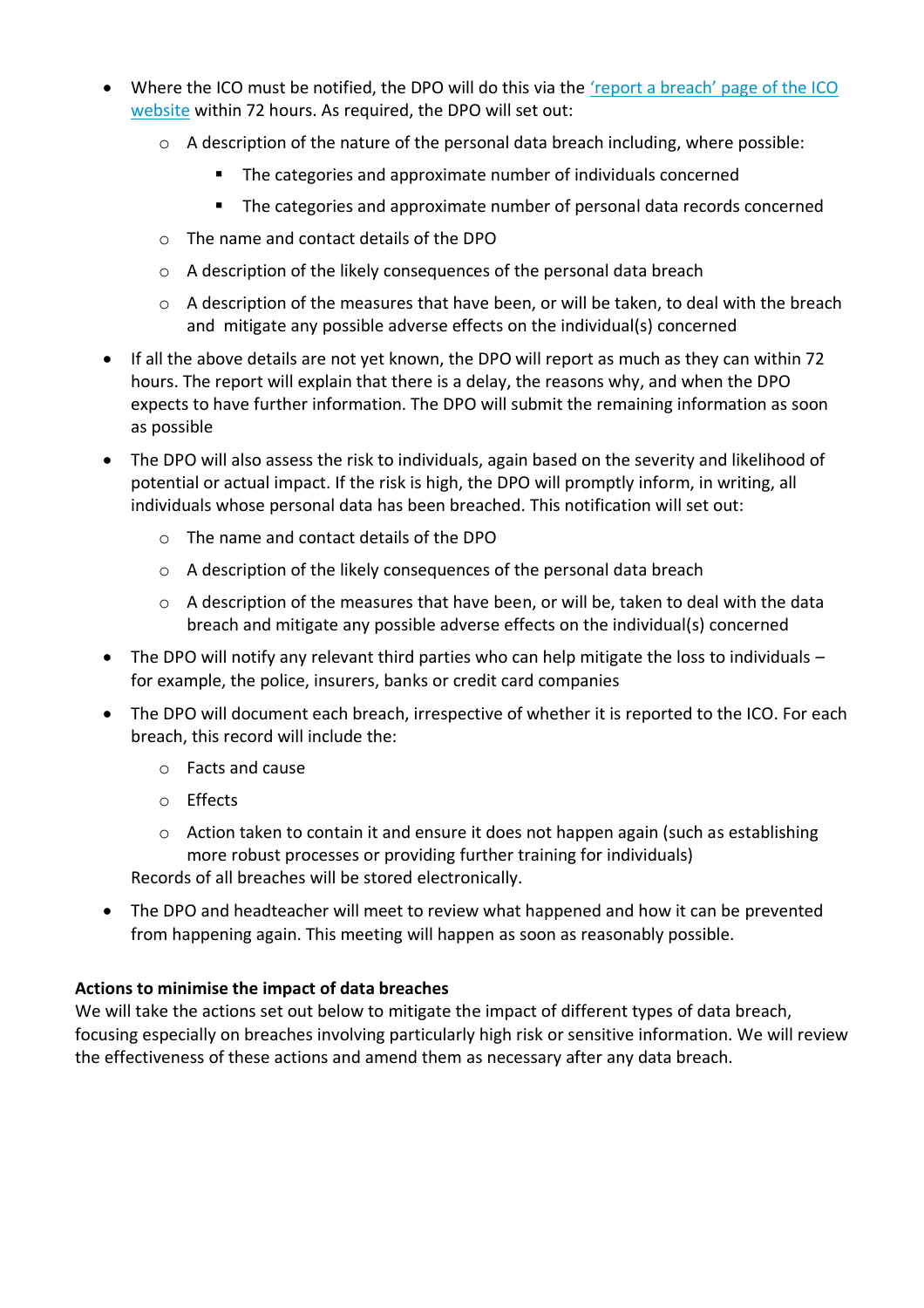#### **Appendix B: Data Review (Subject Access) Request Form**

| <b>Child's Details</b>                                        |  |
|---------------------------------------------------------------|--|
| <b>Child's Name</b>                                           |  |
| <b>Child's Date of Birth</b>                                  |  |
| <b>Child's Current Address</b>                                |  |
| <b>Child's Current Class</b>                                  |  |
| <b>Person Requesting Data Review</b>                          |  |
| <b>Your Name</b>                                              |  |
| <b>Your Relationship</b><br>To the Child                      |  |
|                                                               |  |
| <b>Your Address</b>                                           |  |
| <b>Your Telephone Number</b>                                  |  |
| Do You Have Parental<br><b>Responsibility?</b>                |  |
| <b>Your Request</b>                                           |  |
| What Data / Which<br><b>Records Do You Wish To</b><br>View?   |  |
| Why Do You Wish To View<br>Them?                              |  |
| <b>What Do You Expect To</b><br><b>Find In These Records?</b> |  |

Please sign this request……..

Signed : **Date : Date :** 

Once completed, please hand this form into the school office who will ensure that it is forwarded to the right person (the school's Data Protection officer). You will be issued with a receipt for it. We are required to respond to your request within one calendar month of this request being received.

**NB :** Should your request be accepted, we would not normally make a charge. However, we reserve the legal right to do so if your request is vexatious, excessive or unfounded.